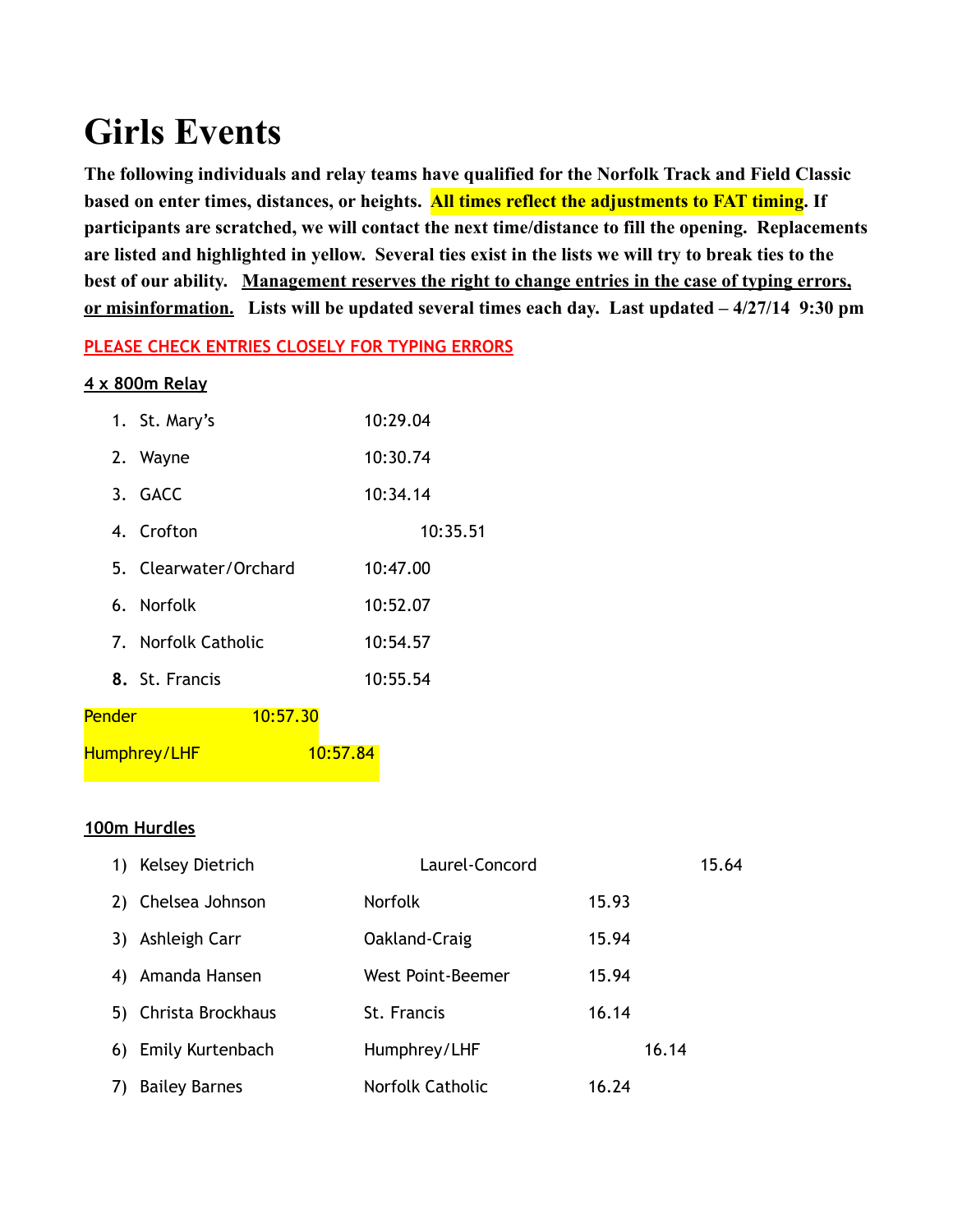| 8) Sierra Zach         | Stanton           |       | 16.34 |
|------------------------|-------------------|-------|-------|
| Savannah Scoville      | <b>Hartington</b> | 16.49 |       |
| <b>McKenzie Wecker</b> | St. Mary's        | 16.54 |       |
| <b>Jayd Roberts</b>    | <b>Winside</b>    | 16.54 |       |

#### **100m Dash**

|    | 1) Elizabeth Sindelar | Howells-Dodge  | 12.74 |
|----|-----------------------|----------------|-------|
| 2) | Sophie Noecker        | Hartington     | 12.84 |
| 3) | Alli Walter           | Cedar Catholic | 12.94 |
|    | 4) Casey Sutherland   | Pierce         | 12.94 |
|    | 5) Jacy Bretschneider | Pierce         | 13.03 |
| 6) | Jami Petz             | <b>GACC</b>    | 13.04 |
| 7) | Bridget Schneider     | St. Mary's     | 13.04 |
| 8) | Megan Backer          | Wayne          | 13.14 |

| <b>Bayleigh Hoffman</b> | West Point - Beemer 13.20 |  |
|-------------------------|---------------------------|--|
| <b>Ryann Ickes</b>      | Clearwater/Orchard 13.24  |  |

# **1600m Run**

| 1) | Braska Patterson              | <b>Stanton</b> |                          |         | 5:35.14 |
|----|-------------------------------|----------------|--------------------------|---------|---------|
| 2) | Sadie Petersen                |                | Laurel Concord/Coleridge |         | 5:39.74 |
| 3) | Breanna Harthoorn             | <b>Norfolk</b> |                          | 5:42.34 |         |
| 4) | Calli Finn                    | Winside        |                          | 5:54.24 |         |
| 5) | <b>Allison Arens</b>          | Crofton        |                          |         | 5:55.10 |
| 6) | <b>Quinn Wragge</b>           | Crofton        |                          |         | 5:55.20 |
| 7) | Oswald Lexi                   | Allen          |                          | 5:55.24 |         |
| 8) | Alejandra Vergara-Kersenbrock |                | St. Mary's               |         | 5:56.04 |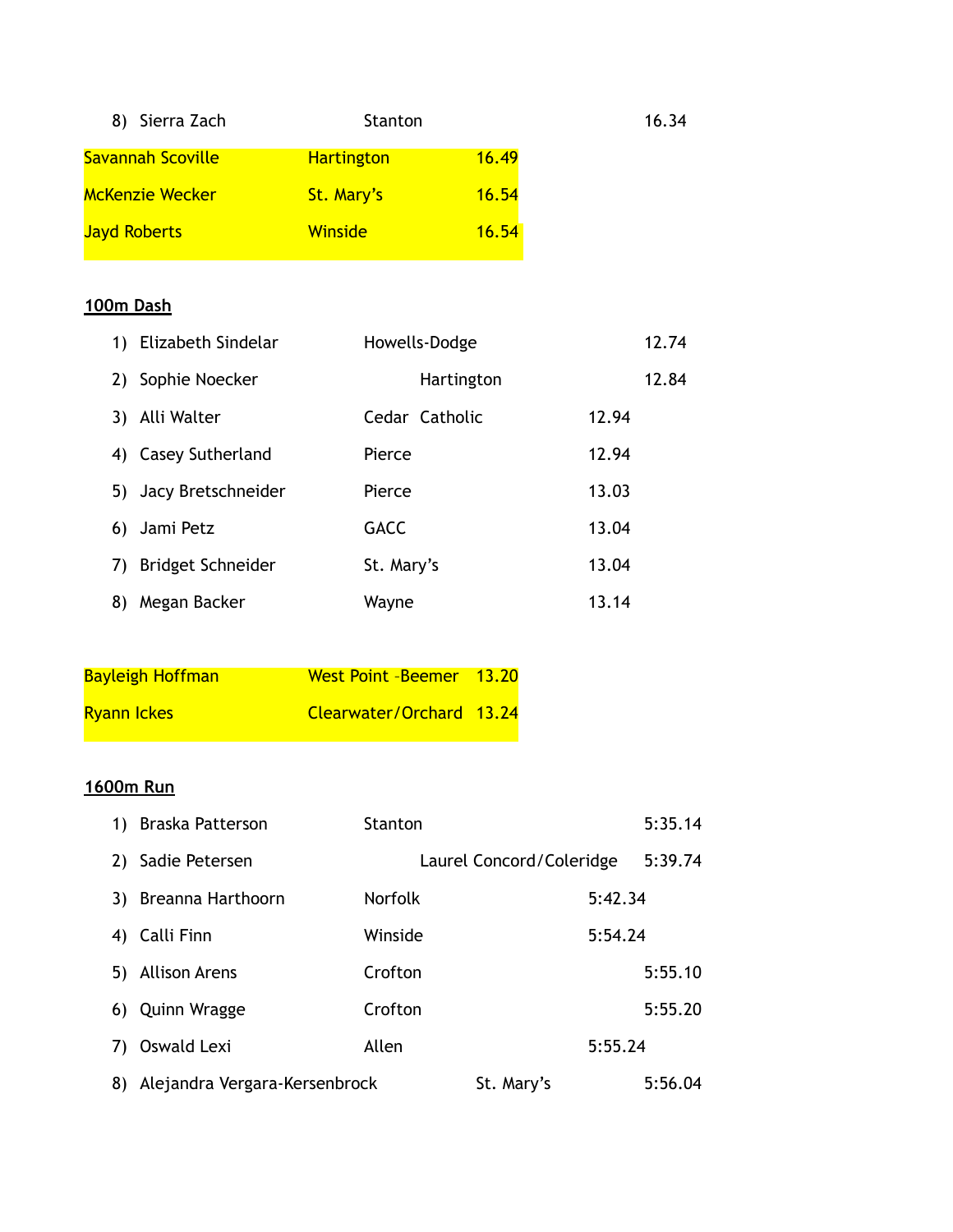| 9) Josephine Peitz  | Wakefield           | 5:56.14 |
|---------------------|---------------------|---------|
| 10) Lauren Praeuner | <b>Battle Creek</b> | 5:57.44 |
| 11) Nicole Aschoff  | Norfolk Catholic    | 6:02.04 |
| 12) Paige Thelen    | Stanton             | 6:03.14 |

# **4 x 100m Relay**

| 1. Wayne                      | 51.44 |       |
|-------------------------------|-------|-------|
| 2. Chambers - Wheeler Central | 51.63 |       |
| 3. Pierce                     | 51.96 |       |
| 4. St. Mary's                 | 52.34 |       |
| 5. Stanton                    |       | 52.64 |
| 6. Norfolk                    | 52.93 |       |
| 7. Laurel Concord/Coleridge   | 53.04 |       |
| 8. Hartington                 | 53.24 |       |
| 9. LHNE                       | 53.24 |       |

| <b>Clearwater/Orchard</b> | 53.25 |
|---------------------------|-------|
| <b>Norfolk Catholic</b>   | 53.34 |

#### **400m Dash**

|    | 1) Harlee Fisher | <b>Stuart</b>        | 61.44 |       |
|----|------------------|----------------------|-------|-------|
| 2) | Meagan Carr      | Chambers/Wheeler Cen |       | 61.54 |
|    | 3) Kylie Thiele  | Clearwater/Orchard   | 61.74 |       |
| 4) | Holly Podliska   | St. Francis          | 61.74 |       |
|    | 5) Quinn Wragge  | Crofton              |       | 61.75 |
| 6) | Jessi Simons     | St. Mary's           | 62.04 |       |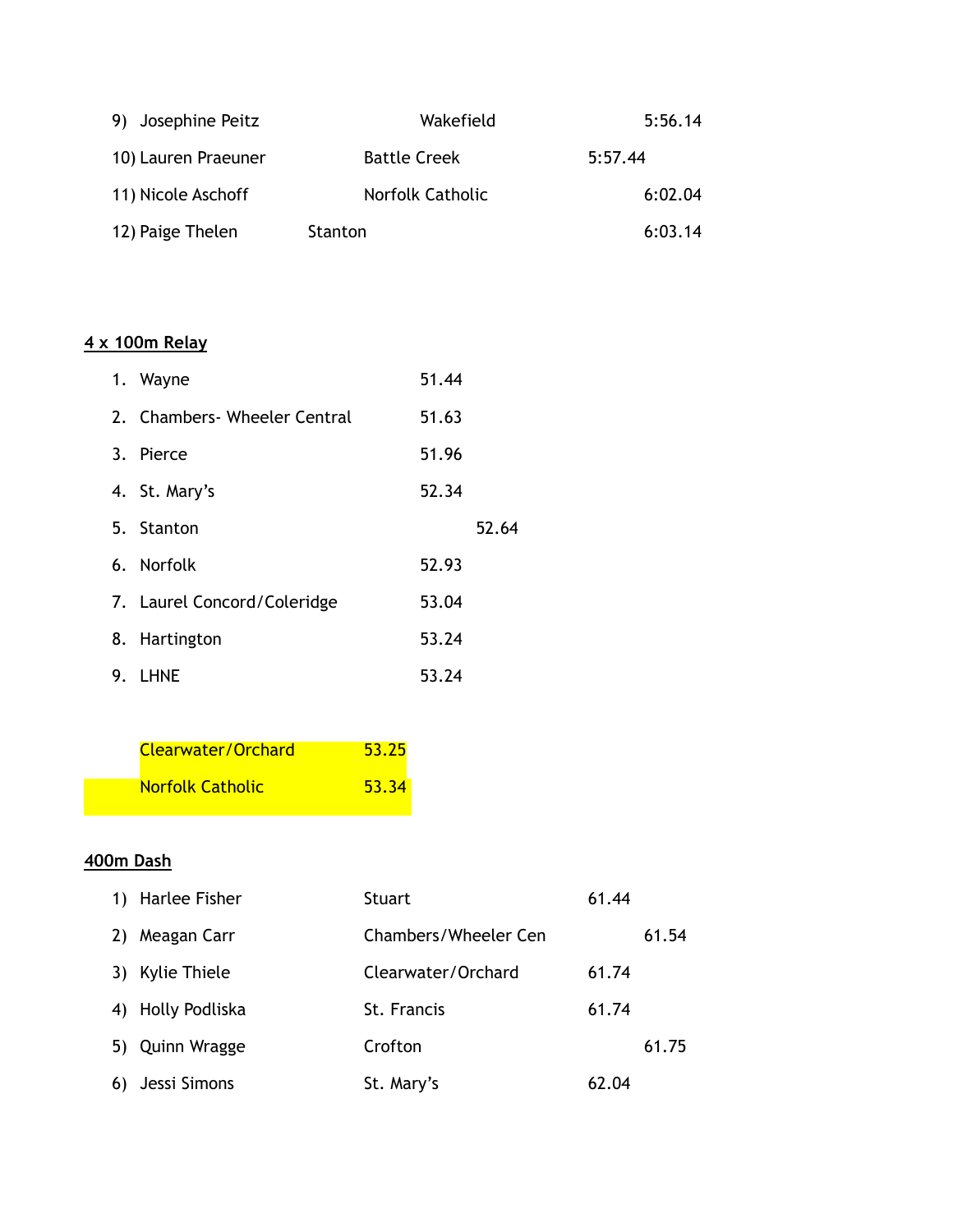| 7) Ari Rahtke    | <b>LHNE</b> | 63.54 |
|------------------|-------------|-------|
| 8) Kelsey Sanger | Crofton     | 63.60 |

| <b>Rachel Kaup</b> | <b>Stuart</b>    | 63.74 |
|--------------------|------------------|-------|
| Savannah Nelson    | <b>Wakefield</b> | 63.74 |

#### **300m Hurdles**

| 1) | Chelsea Johnson        | <b>Norfolk</b>           |       | 45.42 |
|----|------------------------|--------------------------|-------|-------|
| 2) | Ashleigh Carr          | Oakland-Craig            | 46.44 |       |
|    | 3) Christa Brockhaus   | St. Francis              | 48.74 |       |
| 4) | MacKenzie Wecker       | St. Mary's               | 48.74 |       |
| 5) | <b>Bailey Barnes</b>   | <b>Norfolk Catholic</b>  | 48.84 |       |
|    | 6) Lydia Fry           | Ewing                    | 48.94 |       |
| 7) | <b>Kelsey Dietrich</b> | Laurel Concord/Coleridge |       | 48.94 |
| 8) | Alex Anderson          | Norfolk Catholic         | 49.54 |       |

| <b>Kortney Kasselder</b> | <b>Chambers/Wheeler Cen</b> | 49.74 |
|--------------------------|-----------------------------|-------|
| <b>Kayla Wright</b>      | Neiligh - Oakdale           | 49.94 |

# **800m Run**

| 1) | <b>Quinn Wragge</b> | Crofton            | 2:25.74 |
|----|---------------------|--------------------|---------|
|    | Kylie Thiele        | Clearwater/Orchard | 2:29.12 |
| 3) | Natalie Pietz       | West Point Beemer  | 2:29.42 |
|    | Allison Arens       | Crofton            | 2:30.11 |
| 5) | Cathryn Hanzlik     | Niobrara Verdigre  | 2:31.91 |
| 6) | Brenna Kriekemeier  | GACC               | 2:32.94 |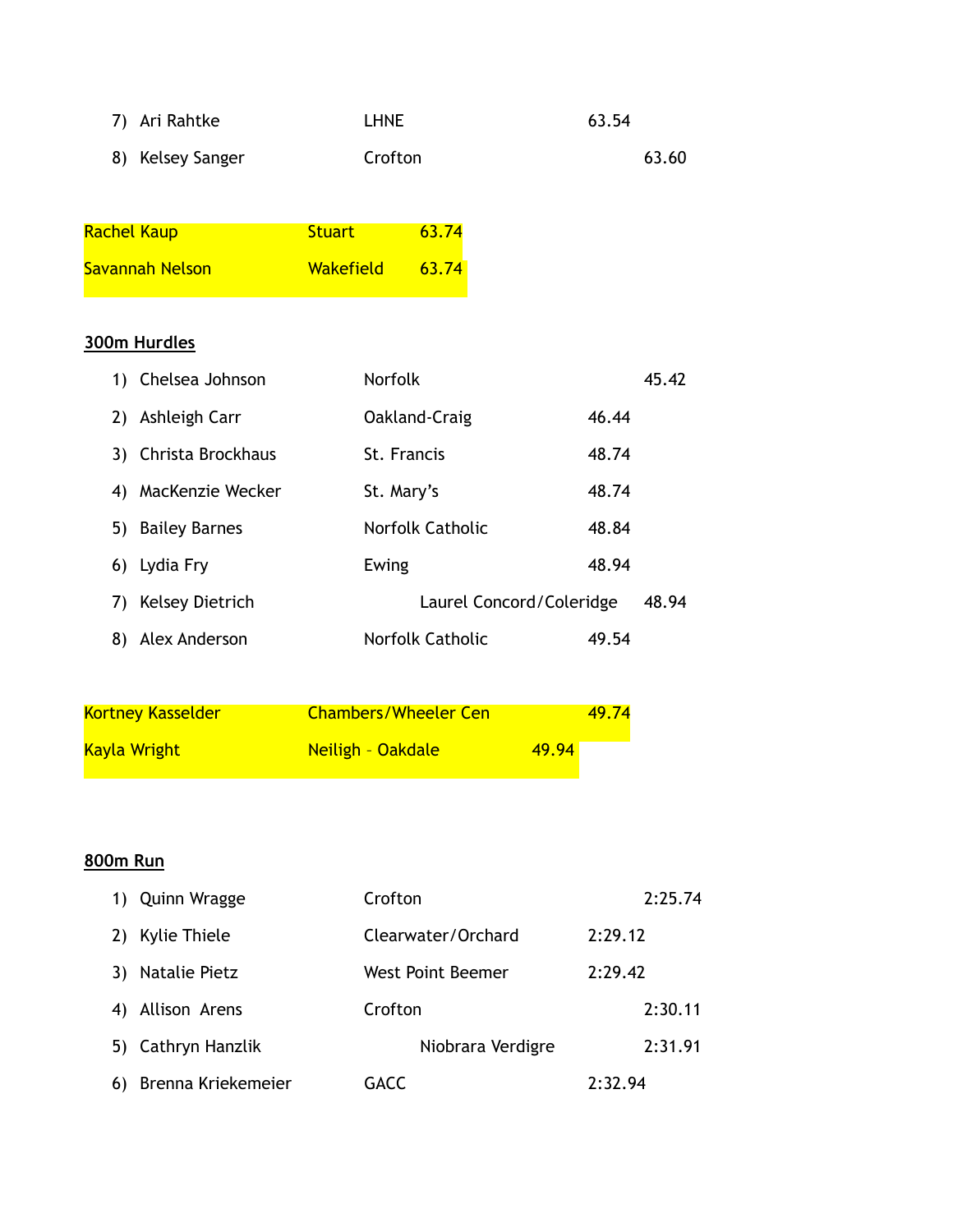| 7) Taylor Shumacher           | <b>EPPJ</b>      | 2:32.81 |
|-------------------------------|------------------|---------|
| 8)<br><b>Breann Harthoorn</b> | <b>Norfolk</b>   | 2:33.38 |
| Joelle Heng<br>9)             | Norfolk Catholic | 2:35.24 |
| 10) Amber Frerichs            | North Central    | 2:35.10 |
| 11) Josephine Peitz           | Wakefield        | 2:35.64 |
| 12) Logan Clark               | Ainsworth        | 2:37.34 |

#### **200m Dash**

| 1) | MacKenzie Brandl     | <b>Stanton</b>           | 26.14 |       |
|----|----------------------|--------------------------|-------|-------|
| 2) | Alli Walter          | <b>Cedar Catholic</b>    |       | 26.74 |
| 3) | Elizabeth Sindelar   | Howells-Dodge            |       | 26.94 |
| 4) | <b>Ellie Arduser</b> | Laurel-Concord/Coleridge | 26.94 |       |
| 5) | Megan Gebhardt       | <b>LHNE</b>              | 27.04 |       |
| 6) | Meagan Backer        | Wayne                    |       | 27.04 |
| 7) | Amanda Hansen        | West-Point Beemer        | 27.04 |       |
| 8) | Tierra Wilson        | Norfolk                  |       | 27.28 |

Jamie Pietz **GACC** 27.64

### **3200m Run**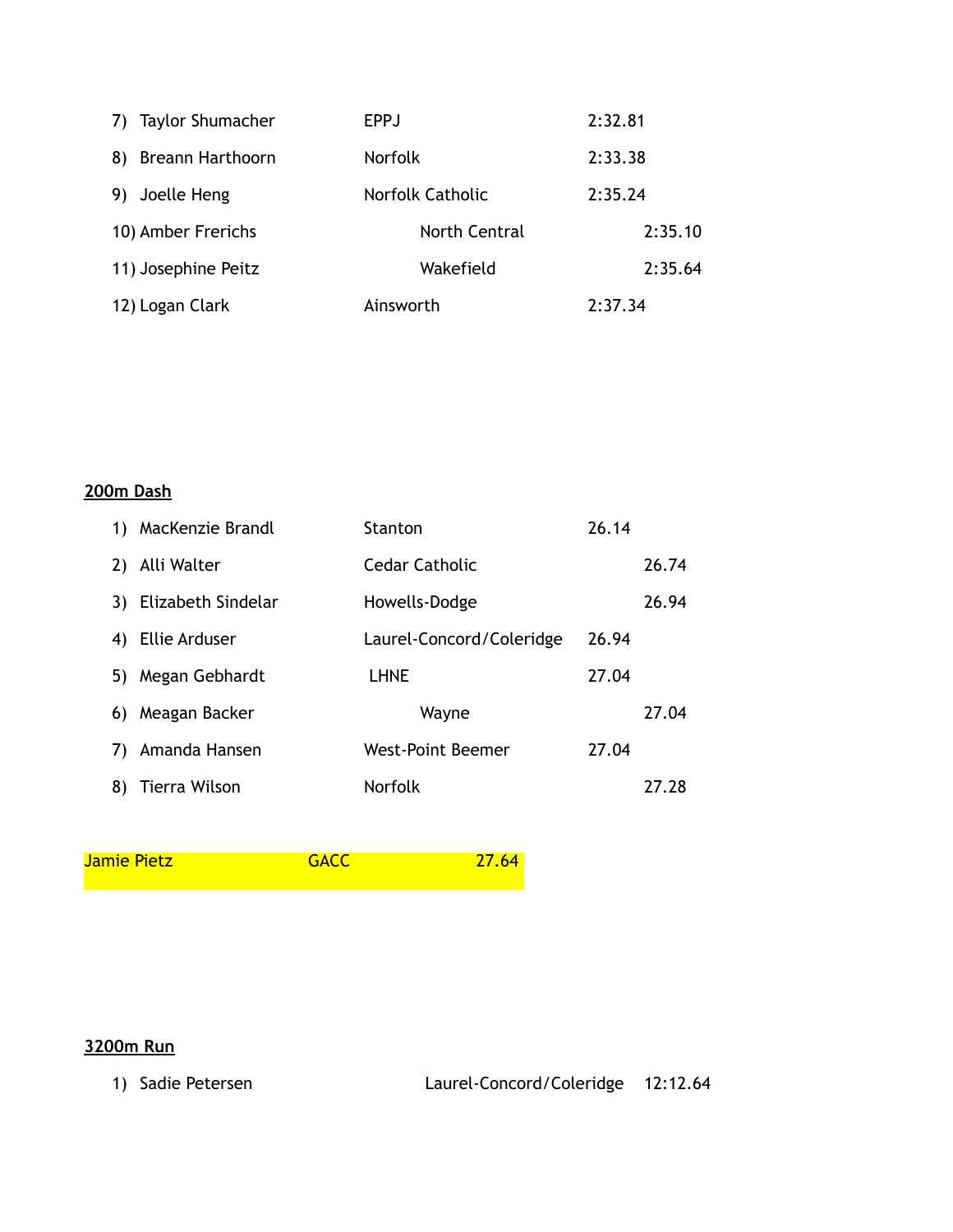| 2) Breana Gallup                 |            | Wausa                 |          | 12:16.79 |
|----------------------------------|------------|-----------------------|----------|----------|
| 3) Marta Pulfer                  | Wayne      |                       | 12:31.24 |          |
| 4) Allison Arens                 | Crofton    |                       |          | 12:39.60 |
| 5) Nicole Aschoff                |            | Norfolk Catholic      | 12.51.17 |          |
| 6) Alejandra Vergara-Kersenbrock |            | St. Mary's            | 12:51.44 |          |
| 7) Paula Zakrzewski              | St. Mary's |                       | 12:56.64 |          |
| 8) Alyssa Reiman                 |            | West Holt             |          | 12:56.90 |
| 9) Lily Nagengast                | Bloomfield |                       | 13:00.84 |          |
| 10) Jayden Reiman                |            | west Holt             |          | 13:01.84 |
| 11) Rachel Loecker               |            | <b>Cedar Catholic</b> |          | 13:09.34 |
| 12) Kyla Dendinger               |            | Crofton               |          | 13:19.81 |

| <b>Aurora Gates</b>   | <b>Norfolk</b> | 13:28.61                    |          |
|-----------------------|----------------|-----------------------------|----------|
| <b>Kristin Mahony</b> |                | <b>Chambers/Wheeler Cen</b> | 13:28.82 |

#### **4 x 400m Relay**

| 1. Norfolk                  | 4:15.84 |
|-----------------------------|---------|
| 2. Crofton                  | 4:17.37 |
| 3. Stuart                   | 4:18.14 |
| 4. Laurel-Concord/Coleridge | 4:19.44 |
|                             |         |
| 5. Stanton                  | 4:20.44 |
| 6. St. Mary's               | 4:22.24 |
| 7. Ainsworth                | 4:22.74 |

| <b>Norfolk Catholic</b> | 4:23.94 |
|-------------------------|---------|
| <b>Harthington</b>      | 4:24.14 |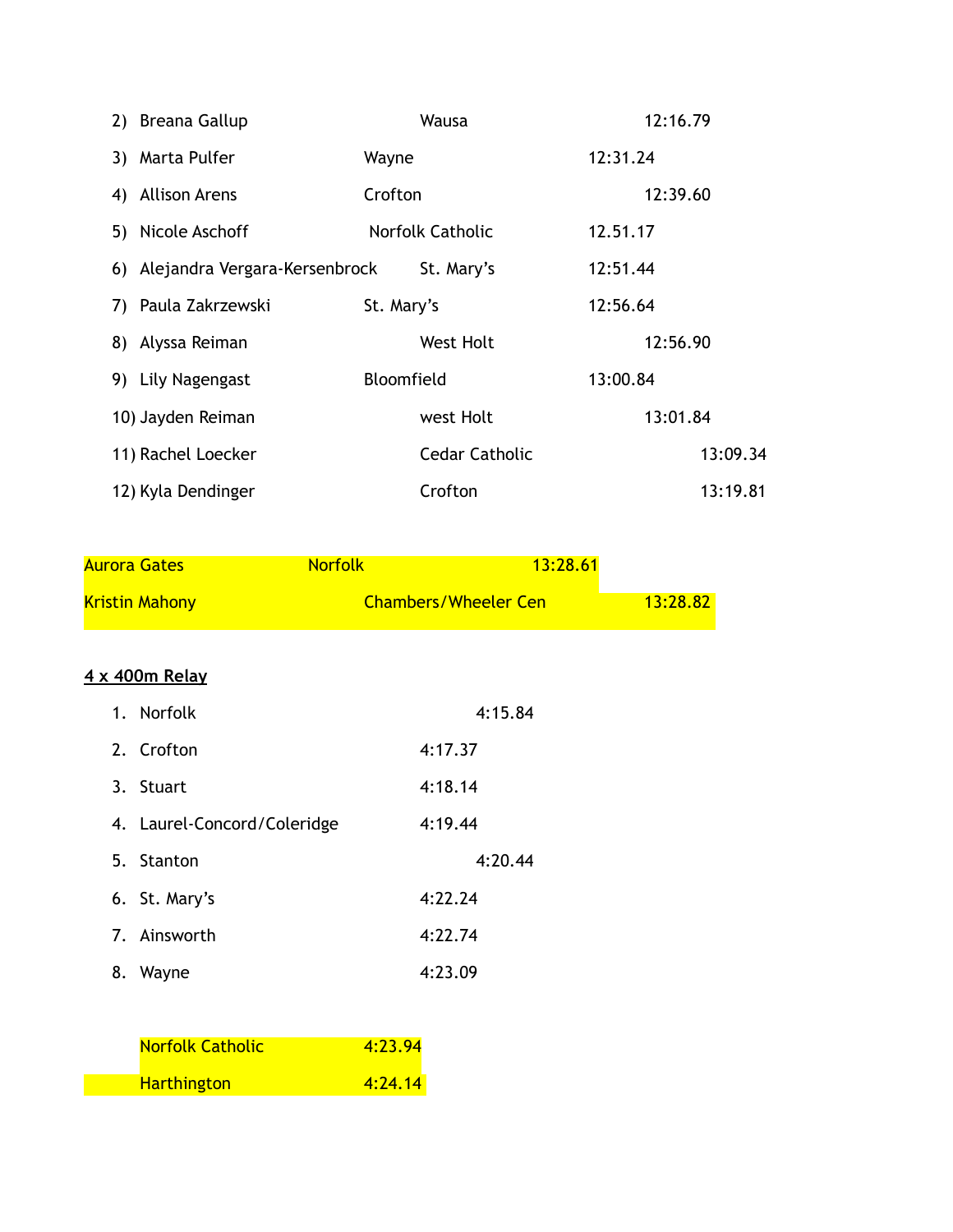#### **Shot Put**

|    | 1) Shandan Platt      | Ainsworth            | $45'$ 9"   |
|----|-----------------------|----------------------|------------|
|    | 2) Samantha Lierman   | Wisner-Pilger        | $45'$ 2.5" |
| 3) | Kaylee Jensen         | Humphrey/LHF         | $43'$ 6.5" |
| 4) | Erica Dover           | <b>Norfolk</b>       | 42'10''    |
| 5) | Maria Wortmann        | Crofton              | 42'10''    |
| 6) | Paige Ballinger       | Pender               | 41'2''     |
| 7) | Addie Shaw            | <b>North Central</b> | 40' 6.5"   |
| 8) | <b>Trisha Collins</b> | Chambers/Wheeler Cen | 38'2"      |

| <b>Monica</b>      | <b>Arens</b> | Crofton              | $37'$ 10.5" |
|--------------------|--------------|----------------------|-------------|
| <b>Abby Coday</b>  |              | <b>Howells-Dodge</b> | 36'7''      |
| <b>Abbie Luger</b> |              | <b>Bloomfield</b>    | 36'0''      |

# **Discus**

| 1) | Maggie Fillipi  | Pender           | 139'1"     |
|----|-----------------|------------------|------------|
| 2) | Maria Wortmann  | Crofton          | 133'6''    |
| 3) | Shandan Platt   | Ainsworth        | 130'3"     |
| 4) | Geena Piper     | Norfolk Catholic | $122'$ 5"  |
|    | 5) Jayd Roberts | Winside          | 121'6''    |
| 6) | Kaylee Jensen   | Humphrey/LHF     | $120'$ 11" |
|    | Erica Dover     | <b>Norfolk</b>   | 118' 6''   |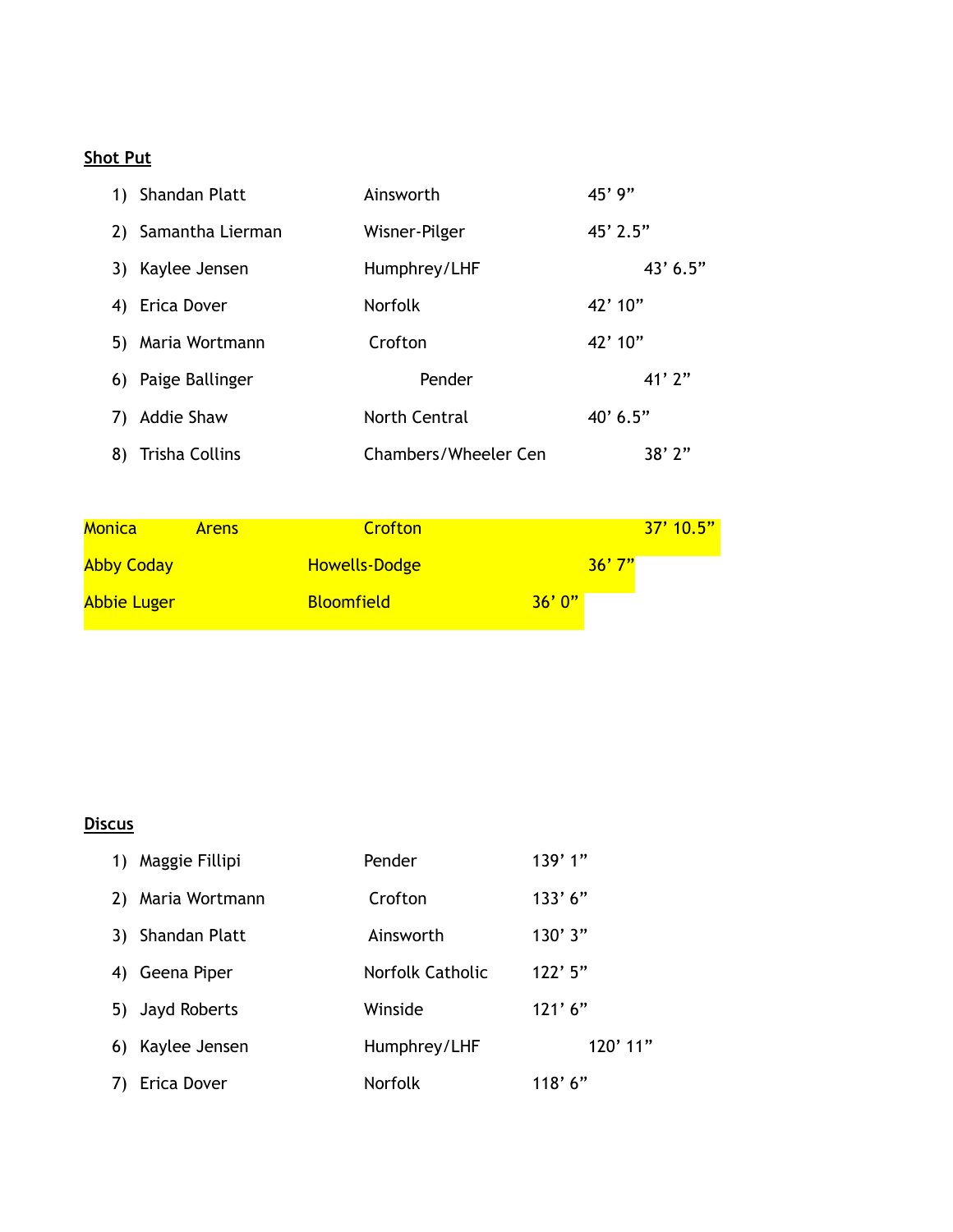| 8) |  | <b>Addie Shaw</b> |
|----|--|-------------------|
|----|--|-------------------|

North Central 116' 8"

| <b>Paige Ballinger</b> | Pender                 | 115'11'' |
|------------------------|------------------------|----------|
| <b>Olvia Bures</b>     | Oakland-Craig 114' 10" |          |

#### **Long Jump**

|    | 1) Elizebeth Sindelar | Howells - Dodge      | $16'$ 11"    |
|----|-----------------------|----------------------|--------------|
|    | 2) Emily Everitt      | St.Mary's            | $16'$ 10.25" |
|    | 3) Leah Larson        | <b>Norfolk</b>       | $16'$ 10"    |
|    | 4) Allison Koehlmoos  | Pierce               | $16'$ 5.5"   |
|    | 5) Shleby Kasselder   | Chambers/Wheeler Cen | $16'$ 3.5"   |
|    | 6) Rachel Brandl      | <b>Stanton</b>       | $16'$ 3.5"   |
|    | 7) Kortney Kasselder  | Chambers/Wheeler Cen | 16'1"        |
| 8) | Monique Schafer       | Stuart               | $15'$ 11.5"  |

| <b>Rebecca Eggerling</b>  | <b>Creighton</b> | $15'$ 10.5" |
|---------------------------|------------------|-------------|
| <b>Brittanii Claussen</b> | <b>Wausa</b>     | $15'$ 9.5"  |

# **Triple Jump**

|    | 1) Rachelle Tucker      | Pierce                   | 35' 1.25"  |
|----|-------------------------|--------------------------|------------|
|    | 2) Emily Everitt        | St. Mary's               | 35'1"      |
|    | 3) Shelby Bretschneider | Pierce                   | 34' 6.5''  |
|    | 4) Leah Larson          | <b>Norfolk</b>           | 34' 4''    |
|    | 5) Cami Stratman        | Hartington               | 34'2''     |
|    | 6) Ellie Arduser        | Laurel-Concord/Coleridge | 33'10''    |
| 7) | Alyssa Oeltjen          | Clarkston/Leigh          | $33'$ 9.5" |
| 8) | Ranee Keehn             | Elkhorn Valley           | 33' 8.5''  |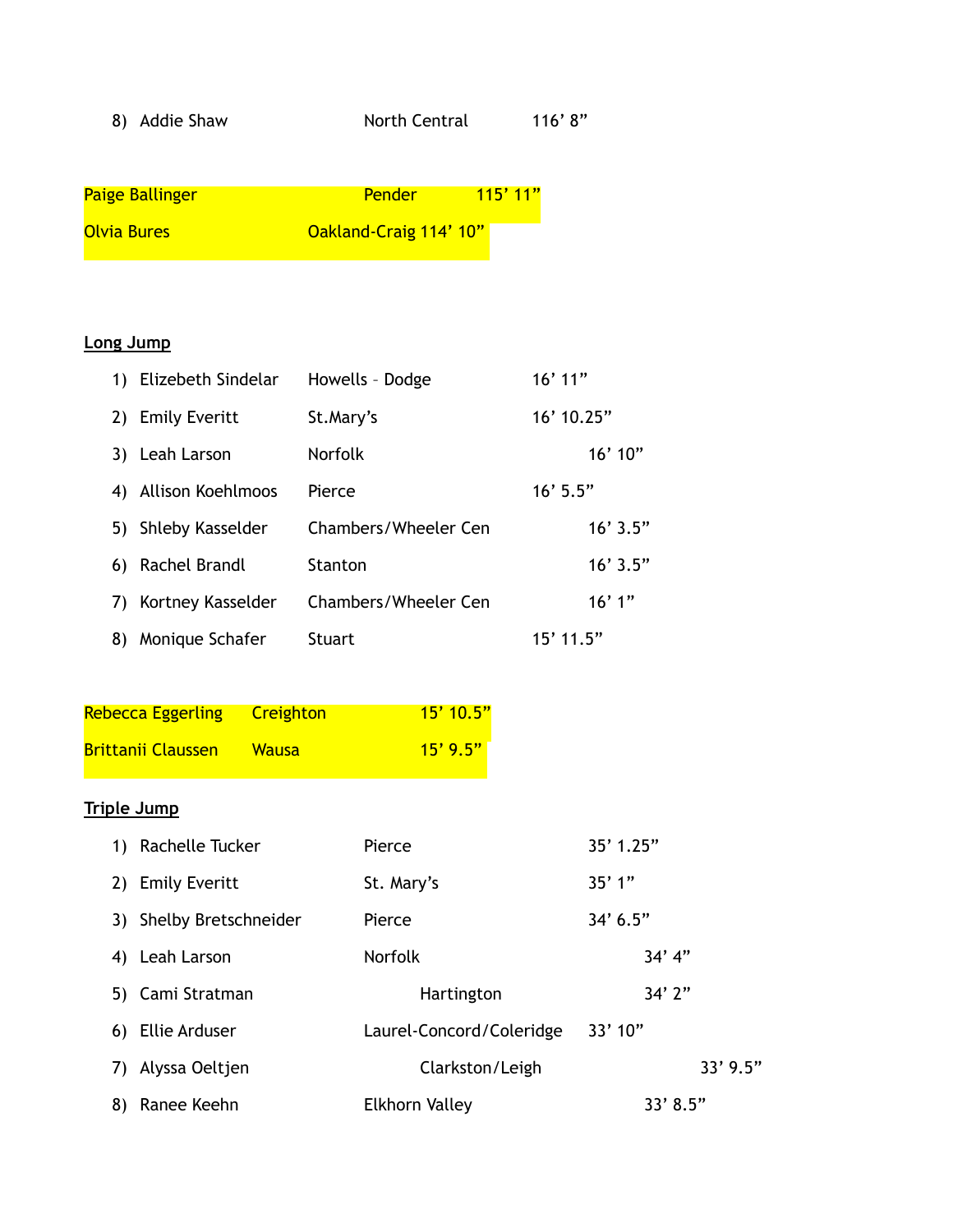| <b>Tarrin Beller</b> | <b>Humphrey High</b> | 33'3''          |
|----------------------|----------------------|-----------------|
| <b>Abby Drieling</b> | Emerson-Hubbard      | $\sqrt{33'2''}$ |

#### **High Jump**

| 1) | <b>Bailey Ehlers</b> | <b>Norfolk Catholic</b>  | 5'6"    |         |
|----|----------------------|--------------------------|---------|---------|
|    | 2) Jaci Brahmer      | Pierce                   | 5'6"    |         |
| 3) | <b>Emily Everitt</b> | St. Mary's               | 5'6"    |         |
|    | 4) Claire Sintek     | <b>Norfolk</b>           |         | $5'$ 5" |
|    | 5) Taylor Thompson   | <b>Norfolk</b>           | $5'$ 4" |         |
|    | 6) Ashton Schweers   | Wayne                    | $5'$ 4" |         |
| 7) | Audra Corbit         | Laurel Concord/Coleridge | 5'2"    |         |
| 8) | Shelby Roth          | Pender                   | 5'1''   |         |

| <b>Logan Clark</b>          | Ainsworth                | 5'0''         |
|-----------------------------|--------------------------|---------------|
| <b>Shelby Bretschneider</b> | <b>Pierce</b>            | 5'0''         |
| <b>Nicole White</b>         | <b>Plainview</b>         | 5'0''         |
| <b>Haley Pierce</b>         | <b>West Point-Beemer</b> | <u>יים יה</u> |